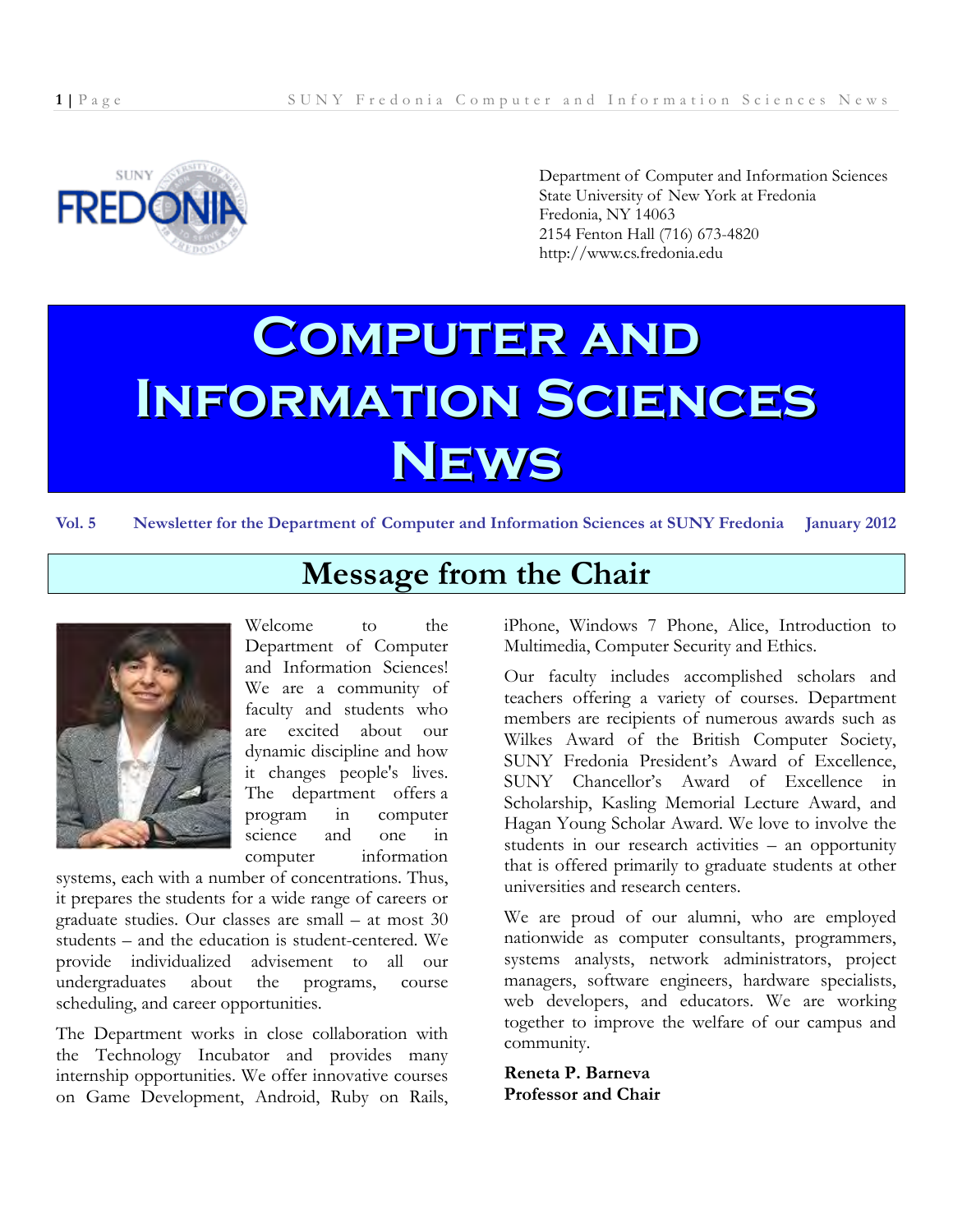# **New Faculty and Faculty Promotion**

The department welcomed the following faculty:



**Prof. Michael Kelley** joined the department in Spring'12. He will be teaching the course Game Development. Mr. Kelley is the CEO of MJK Studios – a company producing technocentric entertainment that has amassed a dedicated following and won several international awards and

prizes. Mr. Kelley has been vetted by the Guinness Book of World Records for "having single-handedly developed the most art assets for a video game."



**Prof. Daniel Maloney** graduated from JCC Jamestown campus and transferred to SUNY Fredonia in 1997. He graduated in 1999 with a B.S. in Mathematics/Secondary Education. Mr. Maloney completed 21 hours of graduate level mathematics courses at the University of

South Carolina during the 1999 - 2000 school year. From 2000 to 2007 he was a math teacher at Airport High School in West Columbia, South Carolina. He was also an adjunct professor at Columbia College from 2003 to 2007 where he taught Introductory Algebra courses. In 2010, he returned to SUNY Fredonia and in 2011 earned a M.S. in Education, Mathematics Education. He has taught courses such as Survey of Pre-Calculus, Math in Action, and Survey of Calculus I. He is currently teaching Survey of Calculus I and Discrete Mathematics II.

**Prof. Paul Nippard** joined SUNY Fredonia as an adjunct instructor in January, 2012. Mr. Nippard graduated in 1984 from the Department of Computer Science at Memorial University, Newfoundland, Canada, with a B.S. in Computer



Science and a B.Ed. in Secondary Education. He also graduated from Bellevue University in Bellevue, Nebraska in 2005 with a Master of Business Administration degree. He has more than 25 years of experience in the Information Technology field, mostly in the Banking and Financial

Services sector. He is teaching a course in Management Information Systems.

**Dr. Junaid Zubairi** was promoted to full professor. He received his Ph.D. and M.S. in Computer Engineering from Syracuse University and his bachelor degree in Electrical Engineering from NED University. The research interests of Dr. Zubairi are in the field of ASIC Design and Test and Network Protocols and Performance. He has taught courses in Software Engineering, Data Communications and Networks, Problem Solving with Visual C++, Computer Architecture, Introduction to Computer Science, and Computer Graphics with OpenGL.

**Prof. Rob Olson** was promoted to visiting instructor. He graduated from JCC and transferred to SUNY Fredonia in 2003. In 2005, he graduated with a B.S. in Computer Science (Systems Software) from the Department of Computer and Information Sciences and an M.S. in Interdisciplinary Studies (Cognitive Science) in 2007. He is teaching courses such as Introduction to Artificial Intelligence, Compiler Construction, and Theory of Computation**.** 

**Prof. Mike Szocki** got a permanent appointment. He joined the department in Fall 2004 as a Systems Administrator with additional teaching responsibilities. He administers the department and student equipment, supervises student proctors, maintains CS 115 Lab, performs routine maintenance of the computer equipment housed in the department, faculty machines, and equipment housed in the student laboratories. Mr. Szocki teaches the courses Web Programming I and Computer Science Overview.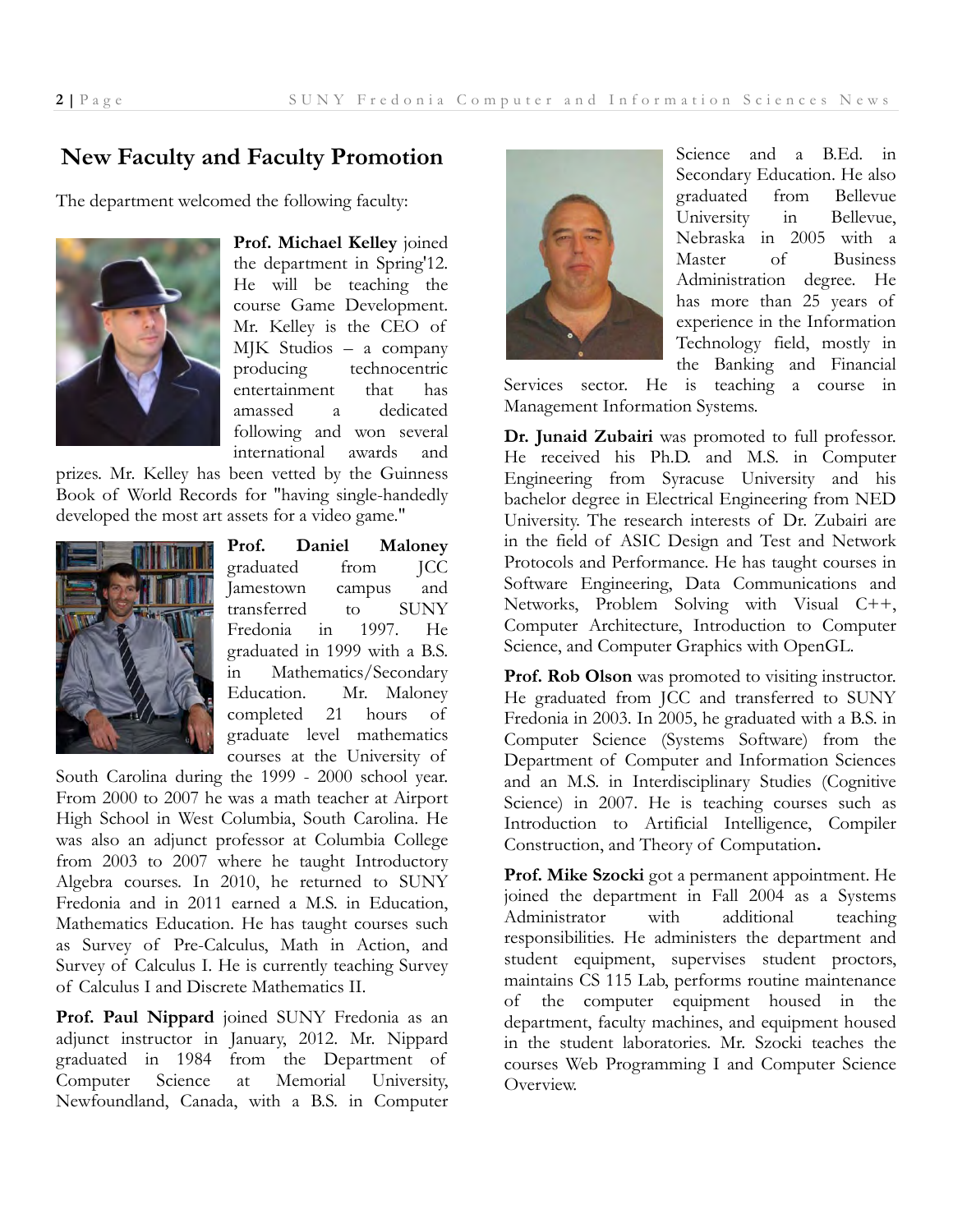# **Scholarly Activities**



**Dr. Arnavut** was awarded a Top Associate Editor of 2011 of the Computers and Electrical Engineering Journal (Elsevier) for exceptional contribution to the quality of Computers

and Electrical Engineering.

**Dr. Singh's** paper "Computer Simulations of Quantum Theory of Hydrogen Atom for Natural Science Education Students in a Virtual Lab" has been selected for publication in the winter issue of the Journal of Educational Technology Systems (Volume 40, Number 3). For this scholarly work he used the latest version of MS Visual Studio. NET 2010.



**Dr. Arnavut** served as a guesteditor of a special issue of the journal Computers and Electrical Engineering (Elsevier), Vol. 37 (5), September 2011, devoted to image processing.

**Dr. Singh** together with P. Mali and A. Mukhopadhyaya published

the paper "Intermittency and erraticity of charged particles produced in 28Si-Ag/Br interaction at 14.5A GeV" in the Canadian Journal of Physics, Vol. 89 (9), 949-960 (2011).

**Dr. Barneva** served as a guesteditor of a special issue of the journal Graphical Models (Elsevier), Vol. 73 (6), November 2011, devoted to computational modeling in imaging sciences.



**Dr. Nicolescu from the University of Nevada, Reno**  visited the department in September 2011 and gave the talk "Vision Motion



Analysis and Interpretation for Surveillance Applications" at the department seminar.

**Guest-Professor Dr. Ufuktepe from Izmir University of Economics, Turkey** visited the department in September 2011 sponsored by a Levin Professional Scholarship. He gave two talks at the Sigma Xi Seminar series: "Unification of Analysis: Time Scale Calculus" and "Petri Nets and Their Applications" as well as a hands-on workshop on "Computer Graphics with Mathematica."



**Dr. Kanev from Shizuoka University, Japan** visited the department and gave the talk "Digital Marking and Encoding of Surfaces for Global Positioning and Navigation."

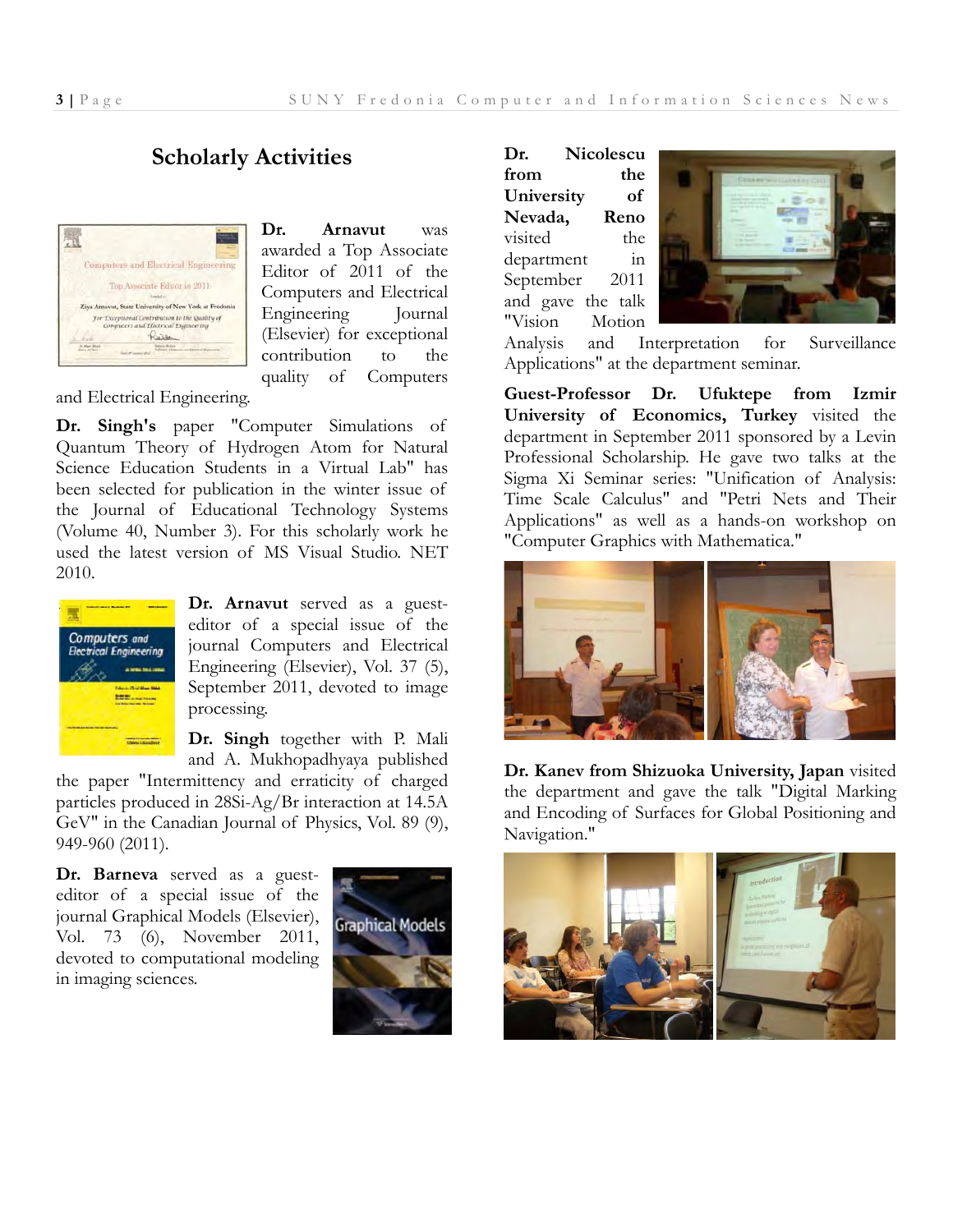

Four department members presented at the **SUNY Fredonia Teaching and Learning Conference** in August 2011: **Drs. Barneva, Singh** and **Prof. Cole** gave the talk "Best Teaching Practices in the Department of Computer and Information Sciences;" **Drs. Singh** and **Siddiqui** gave the talk "Pros and Cons of Collaborative Teaching/Learning Techniques in Higher Education."

**Dr. Singh's** paper "Role of Modern Technology in the Education of Natural Sciences, Engineering and Medical Sciences" was selected for the Technologies in Education program at the 1st Annual Technologies in Education Conference at The College of Saint Rose in Albany, NY. Together with **Dr. Siddiqui** he presented the work "Optimum Course Design Methodology for Effective Online Teaching/Learning on ANGEL Server" at the CIT-2011 conference held at SUNY Oneonta, NY. Dr. Singh has been awarded a scholarship toward the cost of the conference registration.

**Dr. Barneva published two books:** Combinatorial Image Analysis, Springer, Heidelberg (in collaboration with Dr. Jake Aggarwal) and Advances in Image Analysis and Applications, Research Publishing Services, Singapore.





In April 2011 **Dr. Koroutchev from Universidad Autonoma de Madrid** visited the department and gave the talk "Surface Interface with Specially Designed



Figures, Based on Random Coding" at the department seminar. The talk was attended by Dean Kijinski, faculty, and students.



**Dr. Barneva** served as guesteditor of special issue of the International Journal on Imaging Systems and Technology (Wiley) devoted to Combinatorial Problems and Algorithms in Image Analysis.

**Prof. Robert Olson** gave the first talk in the Spring 2011 Social Science Colloquium

Series called "Moving Beyond Naive Views in Computer Ethics" which took place on February 9, 2011. Here is a summary of his talk: "The importance of computer ethics can be clearly seen in many recent events such as the much-publicized WikiLeaks scandals. Unfortunately, these discussions are chiefly characterized by a lack of technical details that have serious implications for such ethical discussions. In this talk, ontology will be considered that includes the relevant technical details about the objects in the domain of computer science and the precise relation between them while still providing enough abstraction to make it manageable for non-specialists. In addition, specific implications for artificial intelligence and computer ethics will be discussed." The lecture was very well attended. Pizza and beverage were provided courtesy of the Dean of Arts and Sciences. Prior to the lecture Prof. Olson was interviewed by Cable Channel 8 - Jamestown and the interview was broadcast the same evening on the news.

**Dr. Barneva** served as guest-editor of a Theoretical Computer Science (Elsevier) special issue devoted to Issues in Image Analysis and Processing. From the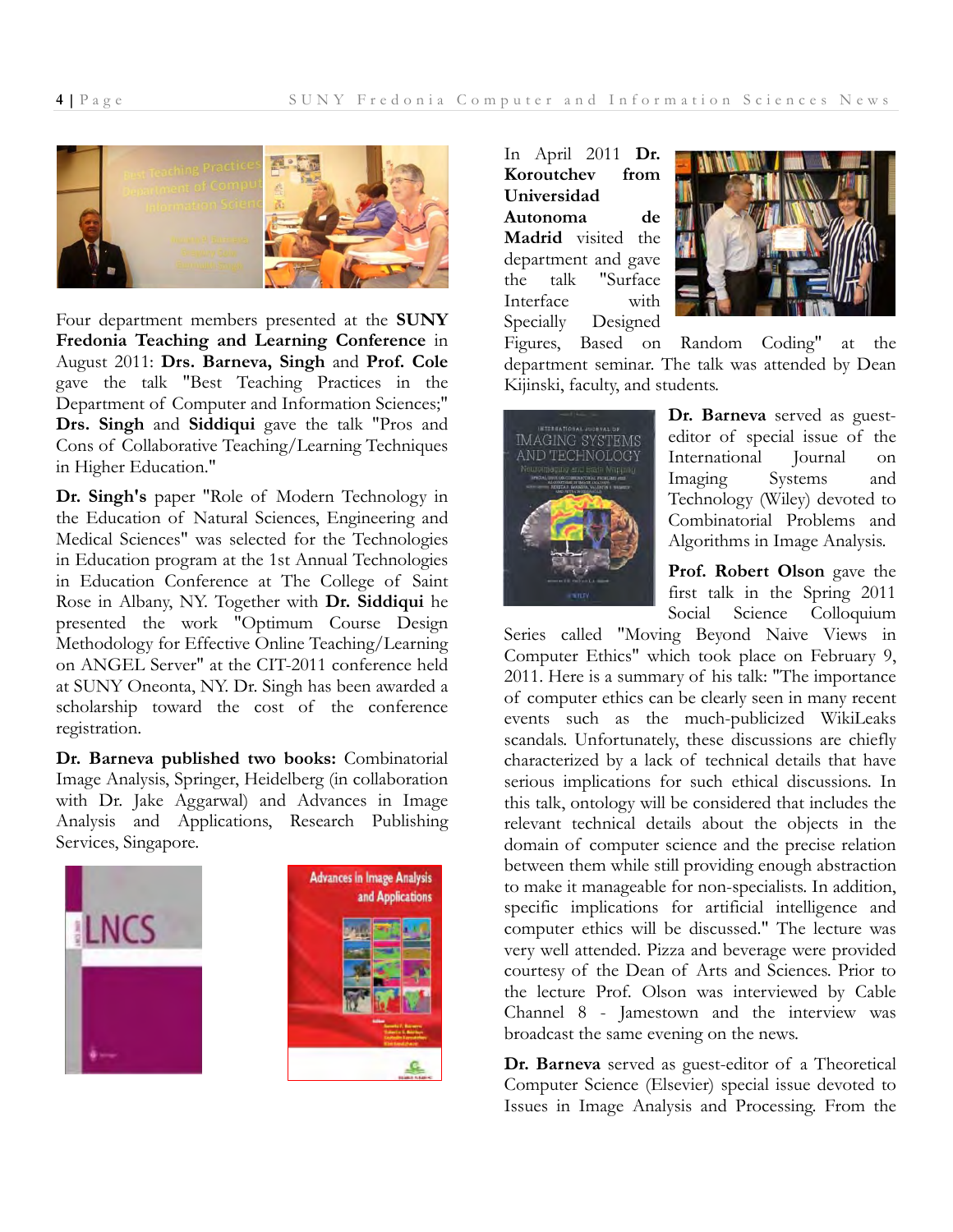preface: "Image analysis and processing is a scientific discipline providing theoretical foundations and methods for solving problems that appear in a wide range of areas, as diverse as medicine, robotics, defense, and security. In the process of searching for efficient solutions to practical



problems, researchers often face and challenge themselves by theoretical problems that are germane to important theoretical computer science issues. Among these are concerns about problem complexity, algorithm efficiency and optimality, advanced data structures for representing data, and others. Due to the very nature of the underlying practical problems in image analysis and processing, the amount of data processed is usually huge, which makes complexity and efficiency issues crucial."

**Prof. Olson** gave a public talk at the Department Seminar Series entitled "An Analysis of Discrete Computing Structures: Re-evaluating Implementations." The talk was very well attended. Dean's Office generously sponsored the pizza and drinks.

# **Curriculum Updates**

## **Game Development**

Video game development is an extremely challenging, highly technical, multi-disciplinary endeavor. This course is an introduction to the theory and practice of video game design and development. Students will be given the opportunity to create and demonstrate a simple video game.

Some of the topics covered include;

- Video game history
- Current state of the industry; publishing models
- Copyright law & legal concerns
- Game theory
- Development pipeline
- Game engines & art asset creation software.

#### **iPhone**

This course is a web based approach to content delivery focusing on Apple mobile devices. Development of mobile web sites using CSS, HTML, Javscript, and server-side scripting languages will be used to create web pages that look and act like native iPhone apps without requiring the app store for installation and use.

This approach will allow students to build applications as web sites which can be modified to support a wide variety of devices without re-creating the software for different platforms. By creating platform specific modified versions of CSS pages, one site can easily support ipads, iphones, android devices, tablets, and traditional desktop or laptop systems and browsers.

Throughout the course students will practice design and development skills while creating a full-semester project as they explore techniques used to create robust professional solutions.

# **Web Development Minor**

In Fall 2011, a minor on Web Programming became available to Fredonia students. Web development is needed virtually for every profession: educators, writers, businessmen, musicians, scientists, etc. Many employers require such skills explicitly. The minor is organized in the framework of Web 2.0 technology allowing the users to interact and collaborate with each other. Examples of Web 2.0 include social networking sites, blogs, wikis, video sharing sites, web applications, and others.

The department received **two robots,**  sponsored by the Dean. They are used in the courses CSIT 411 **Software for** 



**Embedded Microcontrollers** and CSIT 461 **Artificial Intelligence**.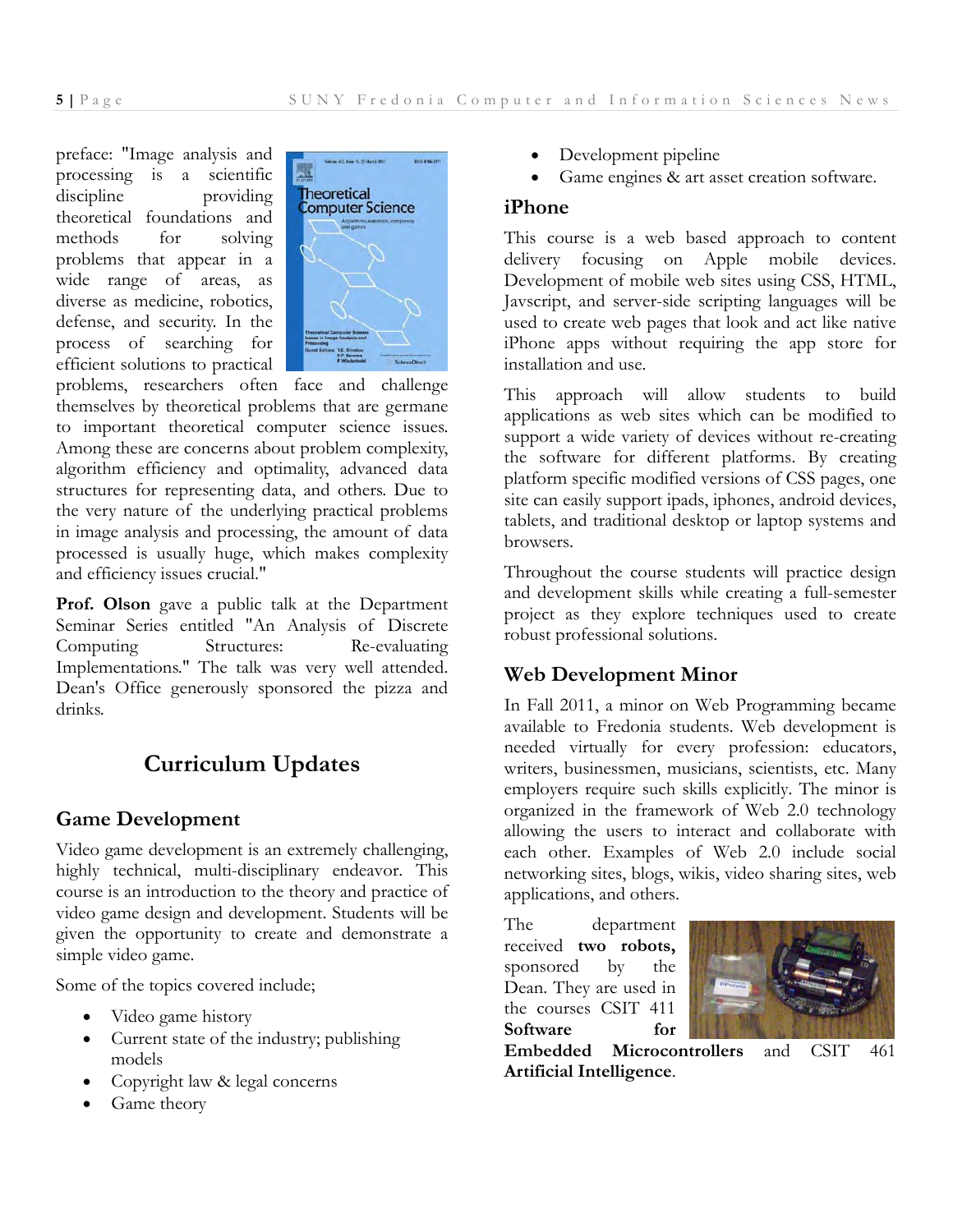#### **Student Activities**



Golden Key International Honor Society recently selected the computer science major **Zhuojun (Georgie) Fu** as the winner of the **2011 International Student Leader of the Year Award**. All Golden Key Regional Student Leader Award winners are nominated

for the International Student Leader of the Year Award, but only one outstanding student is selected to receive this honor for the academic year. "It is an honor to present Zhuojun with the International Student Leader of the Year Award," said Brad Rainey, Golden Key Executive Director. "Our members are inspired and motivated not only to achieve exceptional academic accomplishments, but also to make a positive impact on our world through the Society's commitment to service."

Golden Key recognizes and encourages scholastic achievement and excellence among college and university students from all academic disciplines. The Society provides campus and community service opportunities that enable personal growth and leadership development, as well as collaborating with university faculty and administrators to develop and maintain high standards of education.

(From the web site:

http://www.goldenkey.org/gk/gksite/PressReleaseDetailpageZ huojunFu\_Prod.aspx)

The **Second Department Student Expo** was held on December 7, 2011. It lasted over five hours. The principal organizers were **Profs. Olson, Cole,** and **Conroe**. **Dean Kijinski** sponsored the event. The student presentations were grouped into two categories – introductory courses presentations and advanced level presentations. At noon Prof. Olson gave the talk "Digital Battlegrounds: The Technology of Cyber-War." The lecture explored a number of easily accessible software suites used by black-hat hackers and hacktivists to conduct reconnaissance over the Internet, disrupt their targets though means

of DDoS attacks and "d0xing," and to evade detection by authorities. A demonstration of a DDoS attack was provided using Anonymous' infamous LOIQ software.

The Expo was very well attended. The participants enjoyed the student presentations and many informal discussions. **Ms. Collingwood** from Career Development Center spoke about the value of the internships in student career.



The **student Basar Koc,** a double major in Computer Science and Computer Information Systems and a student in the Dual Degree Program with Ege University had a presentation at the WNY Image Processing Workshop held in Rochester Institute of Technology on November 14, 2011. His presentation received the **Best Student Paper Award.** This is a big recognition, because the other presenters were graduate students. The paper, entitled "Block-sorting Transformations with Pseudo-distance Technique for Lossless Compression of Colormapped Images," was co-authored with his advisor **Dr. Arnavut,** and was included in the conference electronic proceedings.



High school students from Brocton HS, Lake Shore BOCES, Gowanda HS, Grand Island HS, and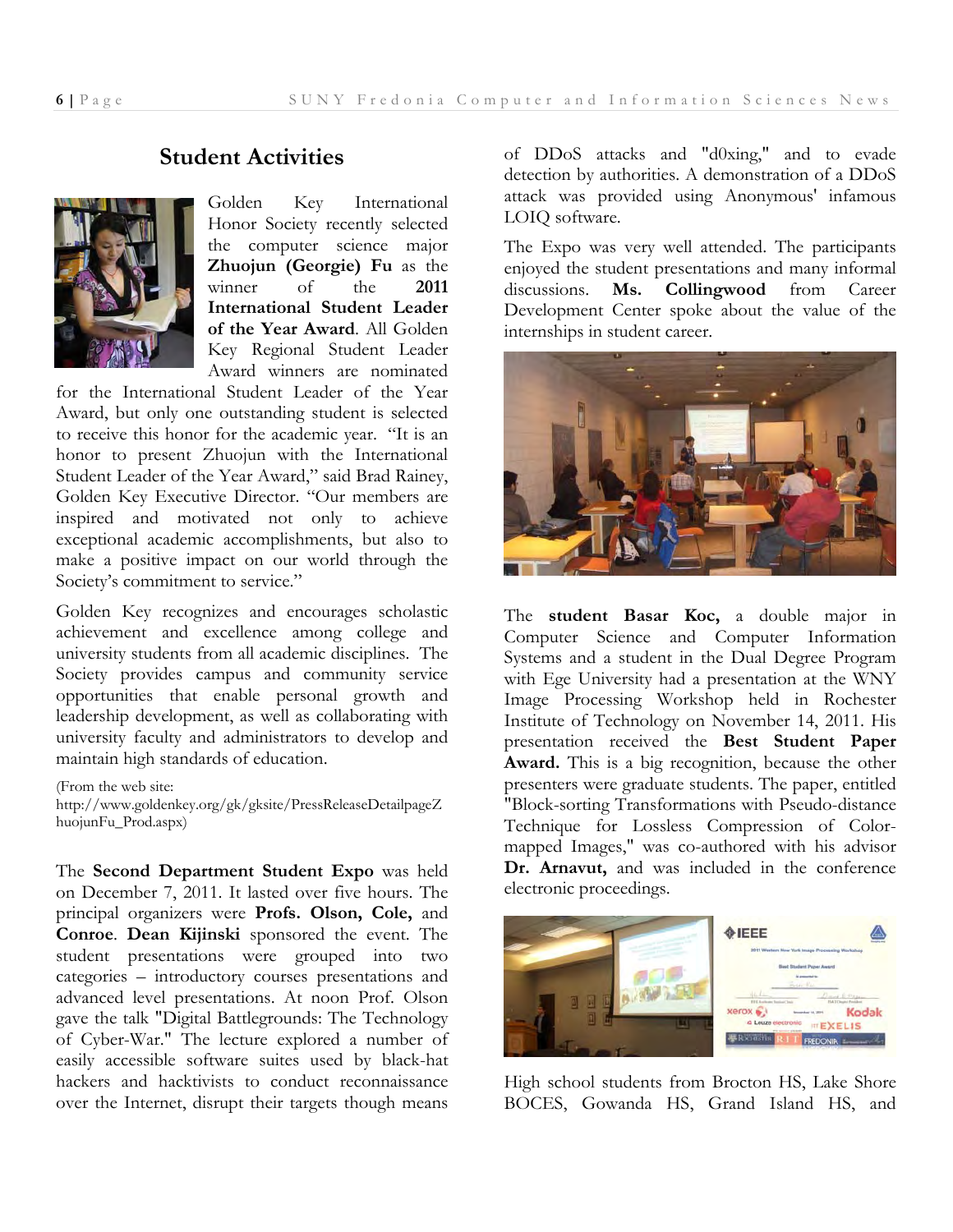Chautauqua Lake HS attended the **High School Contests** held in May 2011. They participated in the Programming, Spreadsheet, HTML Contests, Scavenger Hunt, and Quiz Show. Dean Kijinski provided delicious food.



**Over 50 majors and minors graduated this year** among them students from Bangladesh, Congo, Kenya, and the first cohort of Turkish students in the dual degree program. Farewell! **Drs. Arnavut, Barneva, Hansen**, and **Prof. Olson** participated in the Commencement Ceremony. One alumnus wrote "Sometimes while in school I would question if everything I was learning would actually be applicable to real life situations. In the case of learning the Software Engineering process and basic principles with you it has been extremely helpful. I work a lot with programming using ASP.NET. I also code using C# and The Visual Studio components a lot. Honestly without the knowledge that I gained in school I would have a real hard time understanding the designs, concepts, and processes. I love the company I am working for and have a bright future there. It is nice to know that college afforded me the ability to do something that has meaning. Some people look down upon the SUNY education system but in actuality I work with people from a lot of big name schools MIT, Union, RPI, Penn State and for the most part I can perform on their level just the same. **I am proud to have been a student at SUNY Fredonia.**"



On May 13, 2011 the department held an **Awards and Graduation Party**.

The students **David Ballard, Jessica Codon, Georgie Fu, Daniel Lips, Marc Scapelitte, Brian Techman, and Jeremy Topolski** received various student awards. The awards were conferred by **Drs. Arnavut, Barneva, Hansen, Ruslanov, and Zubairi**.

Faculty, students, and guests enjoyed the joyful conversations and the delicious food.



On April 28, 2011 **sixteen computer and information sciences majors** presented at the Student Research and Creativity Expo. The topics varied from algorithms and data structures to data compression to robotics to language processing to networking: "Context modeling for EEG signal Compression," "Application of Psuedo-Distance Matrix to Color Mapped Image Compression," "Image Segmentation," "Comparison of Different Watermarking Techniques," "Network Routing Solutions using Dijkstra's Algorithm," "Applications of the Simplex Algorithm in Economics," "Maximum Flow Algorithm," "Optimization of Signal